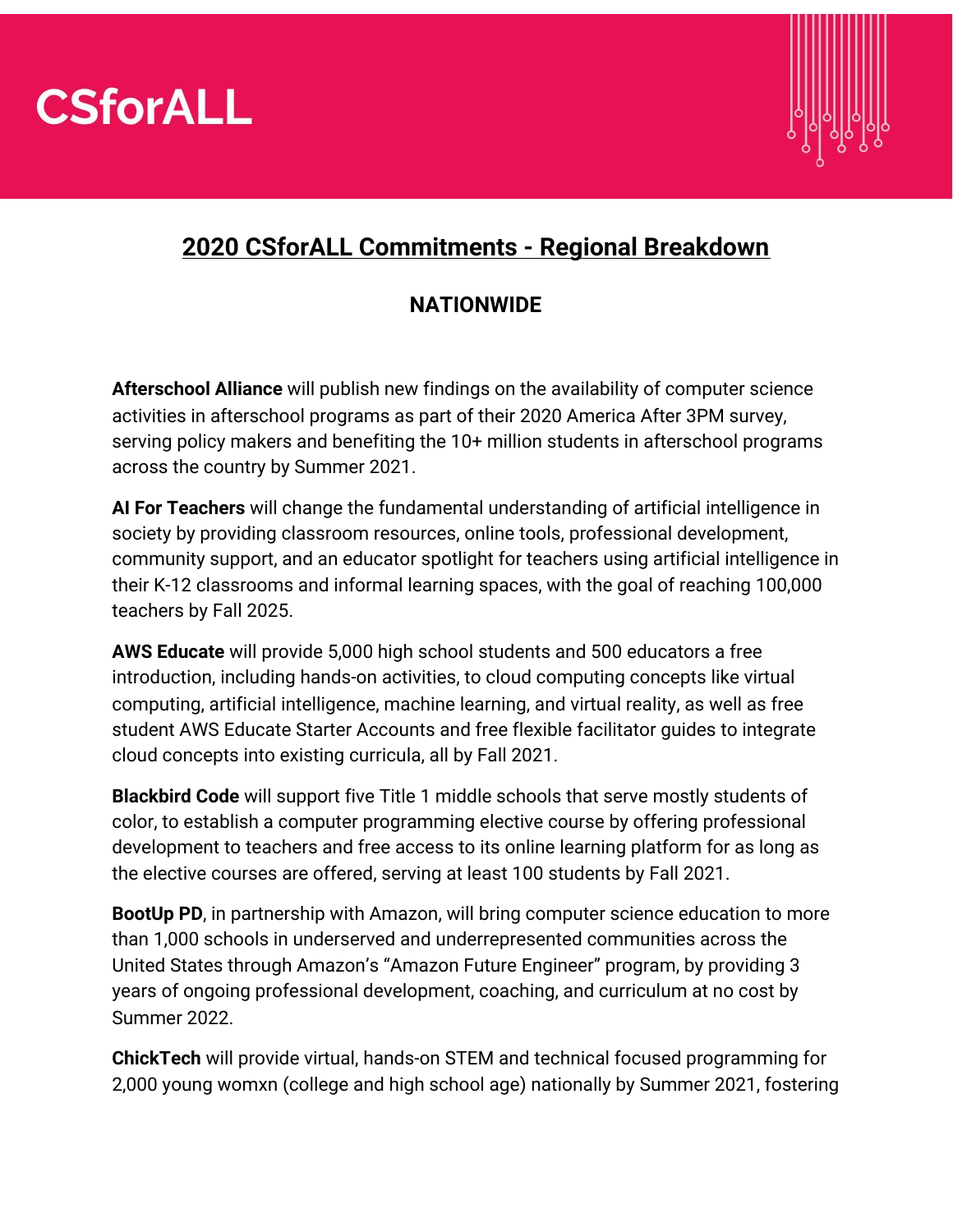

supportive community and STEM career development opportunities, and broadening the pipeline of underrepresented youth into these career pathways.

**Code for Fun** will launch an educational website (HackHighSchool) to give 1,000 high school students by Summer 2025 the opportunity to perfect their coding skills using project-based learning.

**Code.org** will expand access to computer science education through free K-12 curriculum and tools to reach an additional 10 million students worldwide, creating accounts on the Code.org platform, by Winter 2021.

**Code.org** will provide a professional learning program and to partner with a network of regional organizations to prepare 4,000 teachers in the U.S. to teach computer science in 2021.

**CodeHS** will launch a new fellowship program focused on supporting Black computer science teachers and students in the United States through virtual events and discussions, free professional development courses and workshops, CodeHS Pro sponsorships, classroom resources, and networking opportunities, impacting 100 educators by Fall 2021.

**CODEMOJI** will provide coding classes and online curriculum in the Northeast, serving 250,000 students by Fall 2021.

**CodeMonkey** will provide virtual professional development sessions to train and empower 500 educators to teach computer science by Summer 2021.

**CoderZ**, in partnership with Amazon Future Engineer, will provide coding and robotics instruction to 150,000 students over the next 12 months by offering free access to its virtual robotics platform for up to 1,000 teachers working in Title I schools across the U.S. by Summer 2021.

**CoderZ**, in partnership with the Intelitek STEM and CTE Education Foundation, will empower traditionally underserved communities with better access to STEM, coding, and robotics by creating the CoderZ League, a global virtual robotics competition, available to Title I schools at a 40 percent discount off the standard registration, impacting 1,000 school districts by Spring 2021.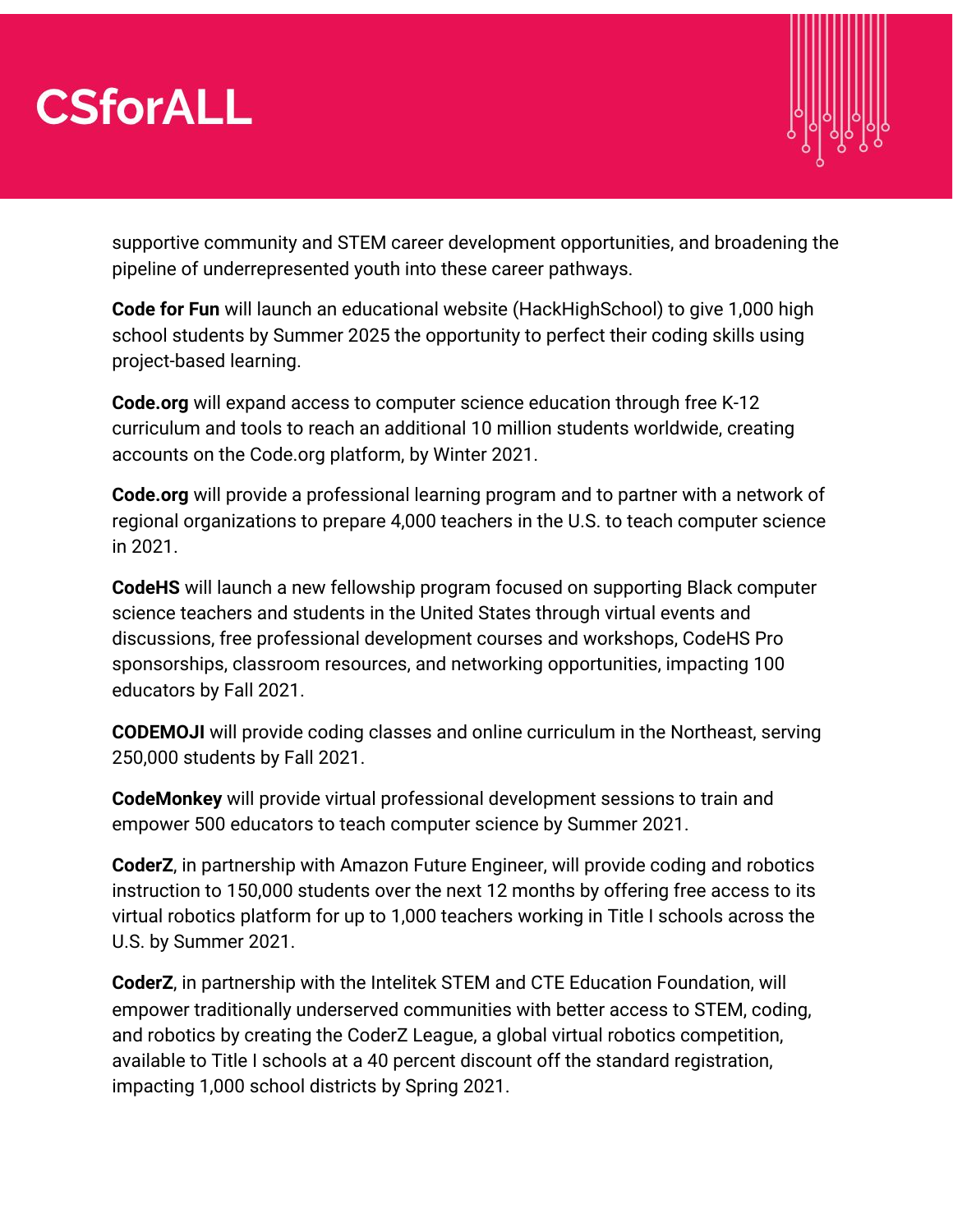

**Create & Learn** will teach live coding classes online in the United States by offering the broadest selection of data and computer science curriculum for K-12 students, and bringing in expertise and best practices for teacher onboarding and professional development, serving 1,000 students by Fall 2021.

**CYBER.ORG** will develop a set of K-12 cybersecurity learning standards that can be used in schools and districts around the country to ensure that all students have a foundational understanding of cybersecurity and the skills and knowledge they need to pursue a cyber-related career, made available for adoption by all 50 states by August 2021.

**Digital Promise** will provide a growing, open hub for research practitioner partnerships that address equity in computer science and computer technology at scale, and produce tools and resources that are freely open to all existing and new partners, including its forthcoming science-based computer technology for NGSS toolkit as well as a K-12 CT Pathways toolkit, all of which will impact over 40,000 students by Spring 2021.

**Expanding Computing Education Pathways (ECEP) Common Metrics project** will facilitate the collaborative development of a framework for monitoring progress on broadening participation in K-16 computer science (CS) education, laying the foundation for a national shared data effort that initially serves 22 states and Puerto Rico by Fall 2021.

**Girl Scouts of the USA** will create STEM content for the Girl Scouts at Home microsite and conduct several live events in order to reach 100,000 girls by Summer 2021.

**GirlsComputingLeague** will support emerging computer science education for low-income students in 1,000 educational centers across the U.S. by Winter 2021, by providing internet access, technology, teacher professional development, and coding club support.

**Kai's Clan** will work with various districts to introduce a STEAM toolbox that teachers and students can use to upskill and learn about coding, robotics, augmented and virtual reality, sensors, and physical and virtual environments, serving 2,000 educators by Winter 2021.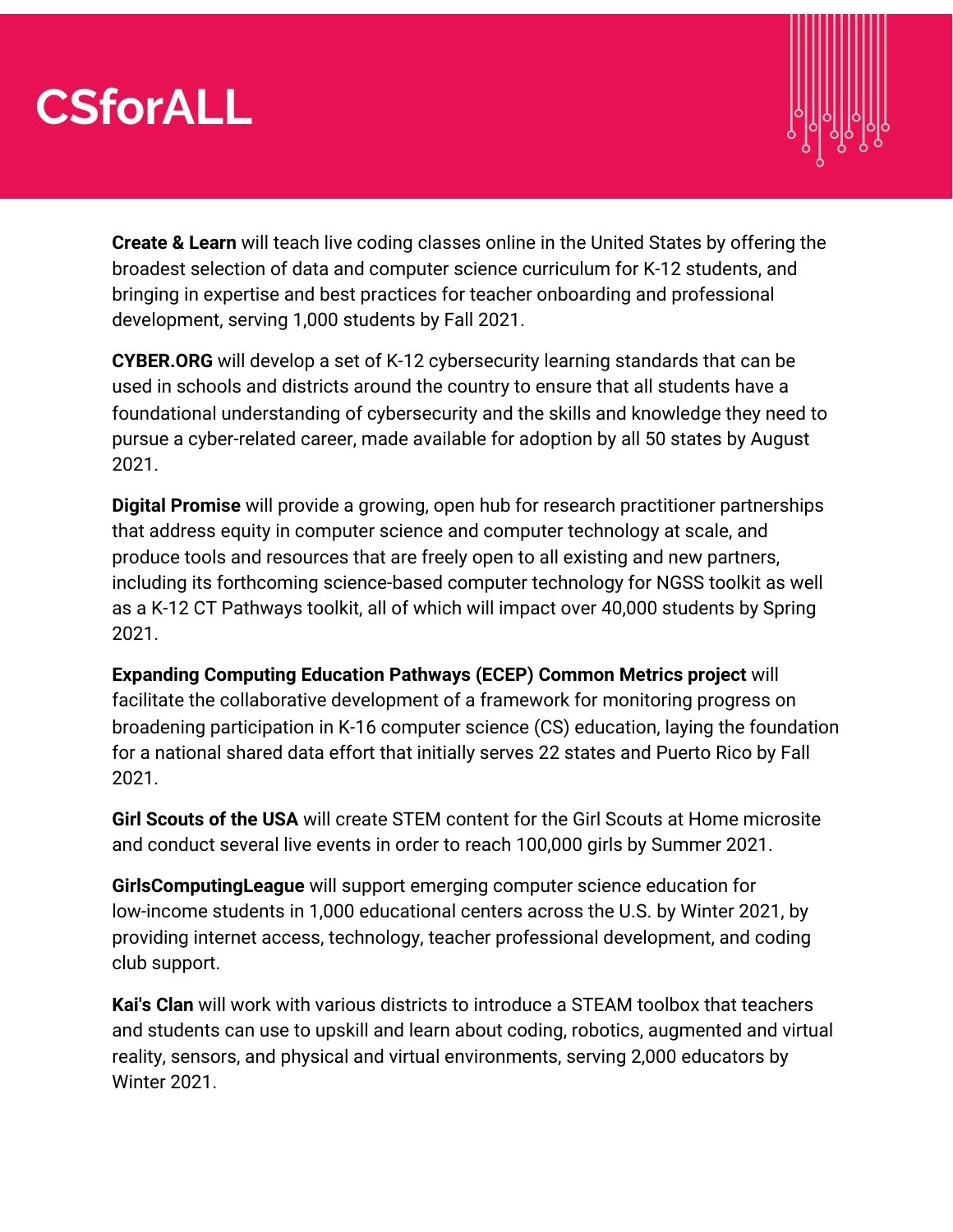

**KISS Institute for Practical Robotics**, in collaboration with NASA, DELL, and Infosys Foundation, will develop virtual tools for program participants in the United States, serving 40,000 students by Fall 2020.

**Learn2Code.Live** will provide professional development and coding classes for 5,000 students and integrate computer science with core subjects nationwide by Fall 2021.

**Microsoft and the TEALS Program**, in partnership with CSforALL, CSTA, NCWIT, and Code.org will build sustainable and diverse computer science programs by developing a Guide to Inclusive Computer Science Education for schools, serving 625 individual schools by Fall 2022.

**Nuevo Foundation**, in collaboration with Bea Gandica, will provide coding workshops, virtual sessions, and mini conferences in STEM education for 5,000 students in the Pacific Northwest by Fall 2022.

**Popfizz Computer Science** will provide free online professional development courses for at least 500 computer science teachers nationwide in a variety of topics between Summer 2020 and Summer 2021.

**Program yoUr Future (PUF)** will provide a range of live-instruction, interactive, and online programs for 10,000 5th-12th grade, undergraduate, and graduate students nationwide, preparing them for success and retention within the STEM and Computer Science fields by Fall 2020.

**Project Lead The Way** will foster career confidence in more than 15,000 students through exposure to the real-world stories of a diverse group of computer science professionals in the new Career Connections section of their newly updated courses, PLTW Computer Science A and Computer Science Principles, by Spring 2021.

**STEM Next Opportunity Fund** in collaboration with the Charles Stewart Mott Foundation, Intel Foundation, Gordon and Betty Moore Foundation, Qualcomm Incorporated, and Lyda Hill Philanthropies' IF/THEN She Can initiative, launched Million Girls Moonshot, a new national afterschool STEM Equity movement to increase access and opportunity to high-quality, hands-on computer science, engineering, and STEM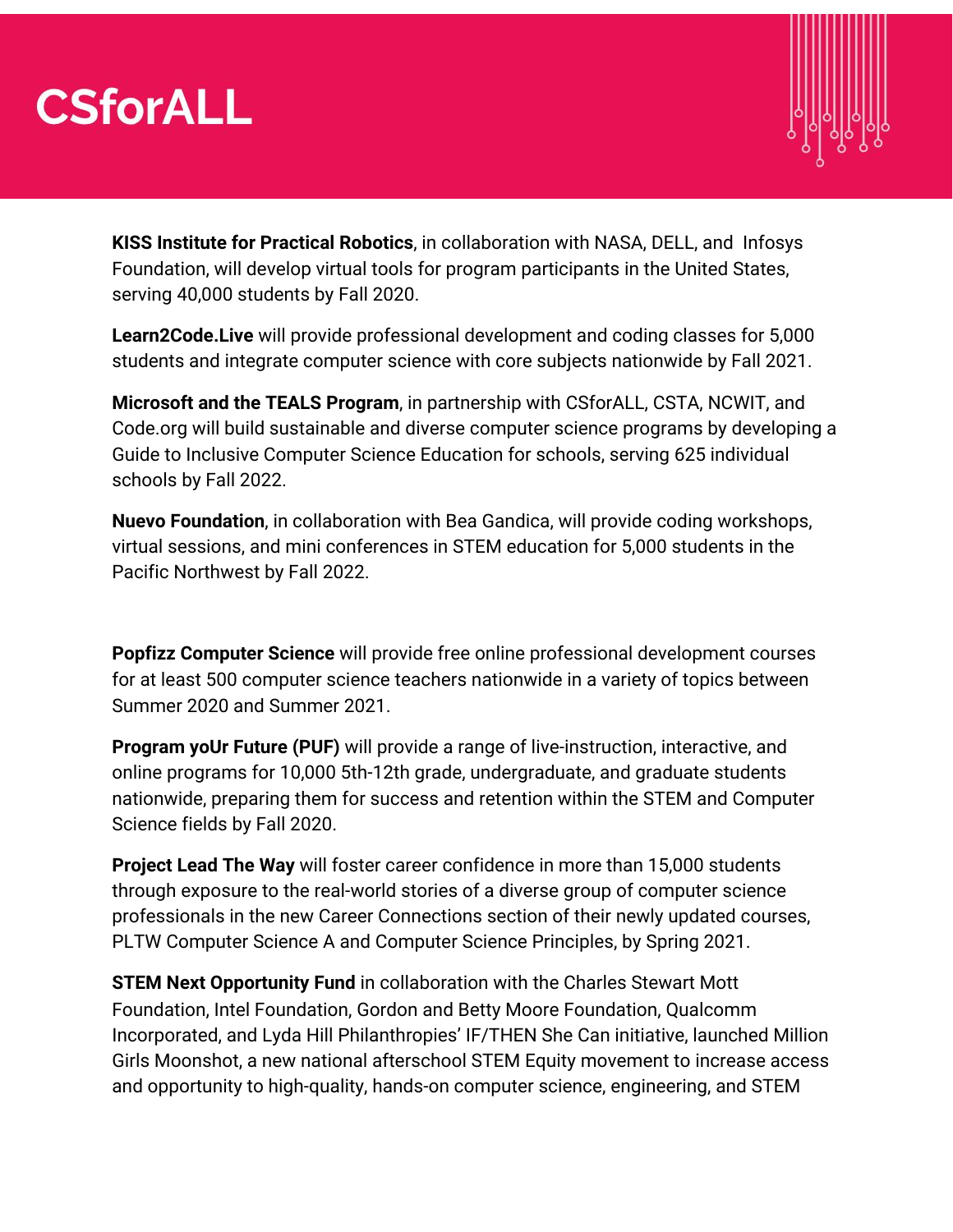

experiences in all 50 states by empowering 1 million girls, youth of color, and young people living in poverty with an engineering mindset by 2025.

**Techbridge Girls** will share their computer science lessons, embedded in their curriculum for elementary and middle-school aged girls from low-income communities with schools, community-based organizations, and one-day STEM conference venues, across the U.S., serving 10,000 students by Spring 2022.

**TechGirlz** will provide free in-person and virtual technology workshops for 5,500 girls across the U.S. by Spring 2021.

**The Bay Area Youth Computer Science Council**, in partnership with Learningtech.org, will host inclusive computer science education events targeted at middle and high school students from under-resourced communities by organizing at least six virtual speaker and hackathon events to increase access and equity in computer science education, impacting approximately 500 students by September 1, 2021.

**The Beauty and Joy of Computing (BJC)** will provide support for our project colleagues at the New York City Department of Education and at North Carolina State University by updating our professional development programs aligned to the 2020 AP CSP framework, serving 5,000 students by Fall 2020.

**The Beauty and Joy of Computing project** will provide online professional development and small group support for over 100 teachers in the 2020-2021 school year.

**The Congressional App Challenge** will leverage the power of Congress to inspire a diverse generation of future computer science professionals across the United States, serving 10,000 students and 1,000 educators by Spring 2021.

**The Quorum programming language group** will develop an accessible suite of data science tools for 100,000 students for use in data analysis and making analysis results accessible to screen reader users by December 31, 2021.

**The Reboot Representation Tech Coalition** will make targeted investments in the overlooked programs and institutions that make education and careers in computing equitable for underrepresented women of color with the goal of doubling the number of Black, Latina, and Native American women graduating with computing degrees by 2025.